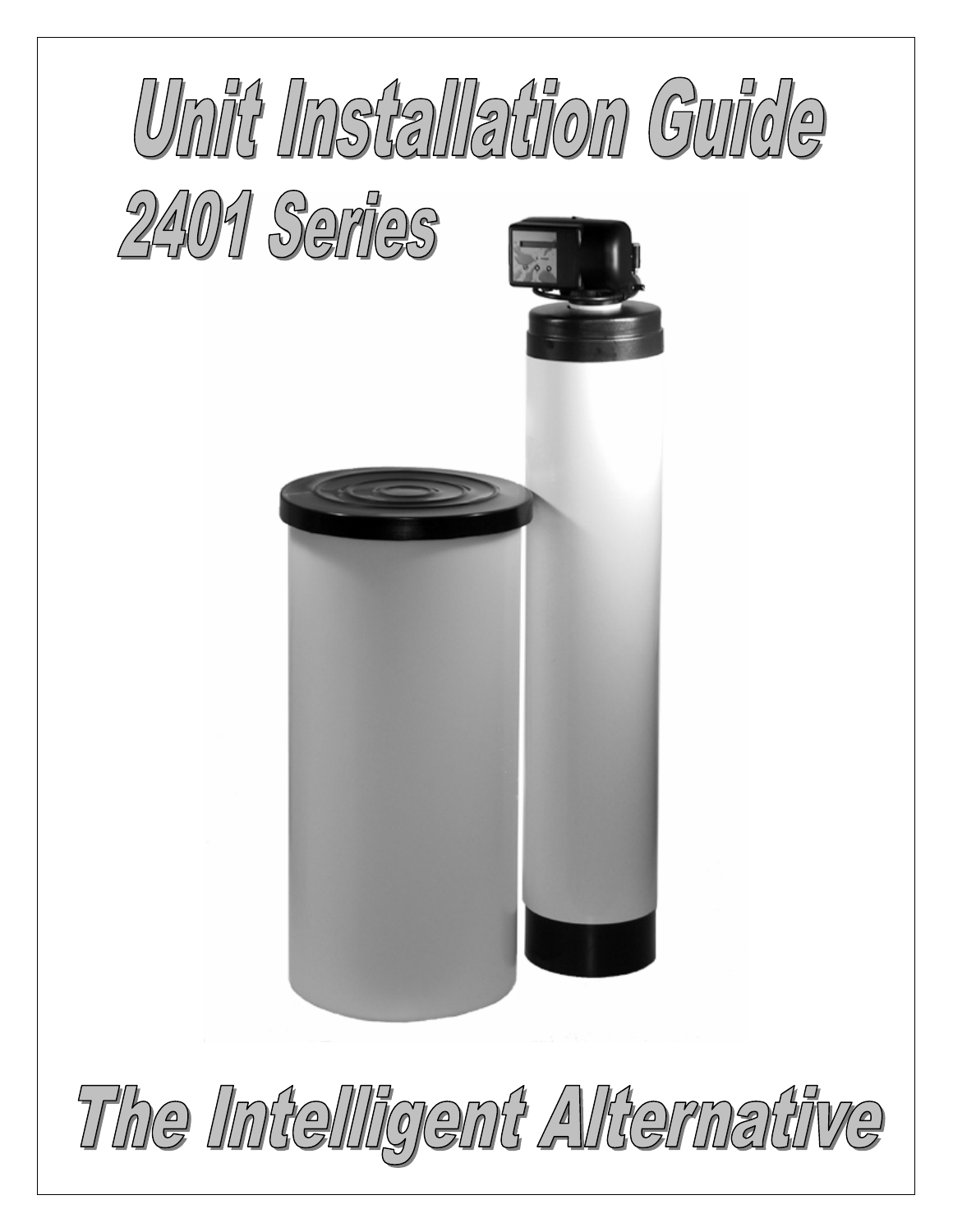# **PROGRAMMING INSTRUCTIONS**



*Numbers and letters on display in quotation marks are flashing characters.* 

# **Owners Instructions:**

The Display should look as follows before you proceed.

# 8:00 AM 1000GL

*The numbers displayed may vary depending on the model and previous programming and time of day.*

Press the;

|  | SCROLL BUTTON |
|--|---------------|
|--|---------------|

to locate this display if necessary.

# **Time Of Day:**

Press

 $\odot$ *SCROLL BUTTON*

to enter the time of day setting. The display should read:

Set "8:00" AM

### Use the



to program the current time setting.

### **Holiday Mode:**

The holiday mode is used to suspend the regeneration of the unit during extended periods on non water usage, The Holiday mode is deactivated when a flow rate through the unit of greater that 1.5 gallons per minute is reached or when it is deactivated by pressing the:

#### $\odot$ *SCROLL BUTTON*

In either case, once a holiday mode has been activated, the unit will regenerate immediately upon deactivation. You may advance the valve through the regeneration manually if desired (see manual regeneration below).

### **Manual Regeneration:**

To manual regenerate the system the unit must be in service mode. The display should read:

8:00 AM 1000GL

*The numbers displayed may vary depending on the model and previous programming and the time of day.* 

## Press

| <i>SCROLL BUTTON</i> |
|----------------------|
|                      |

| OLL BUTTOM |
|------------|
|            |

*SCROLL BUTTON* ⊝

and the display should now read:

Regen in 9 sec

# Regen in 8 sec

# **OR**

# Regen in 0 sec

Seconds will count down from 10 to 0 as illustrated initiating regeneration. To cancel the regeneration, scroll past the cycle before the control counts down to zero. If the control reaches zero, the system will initiate regeneration.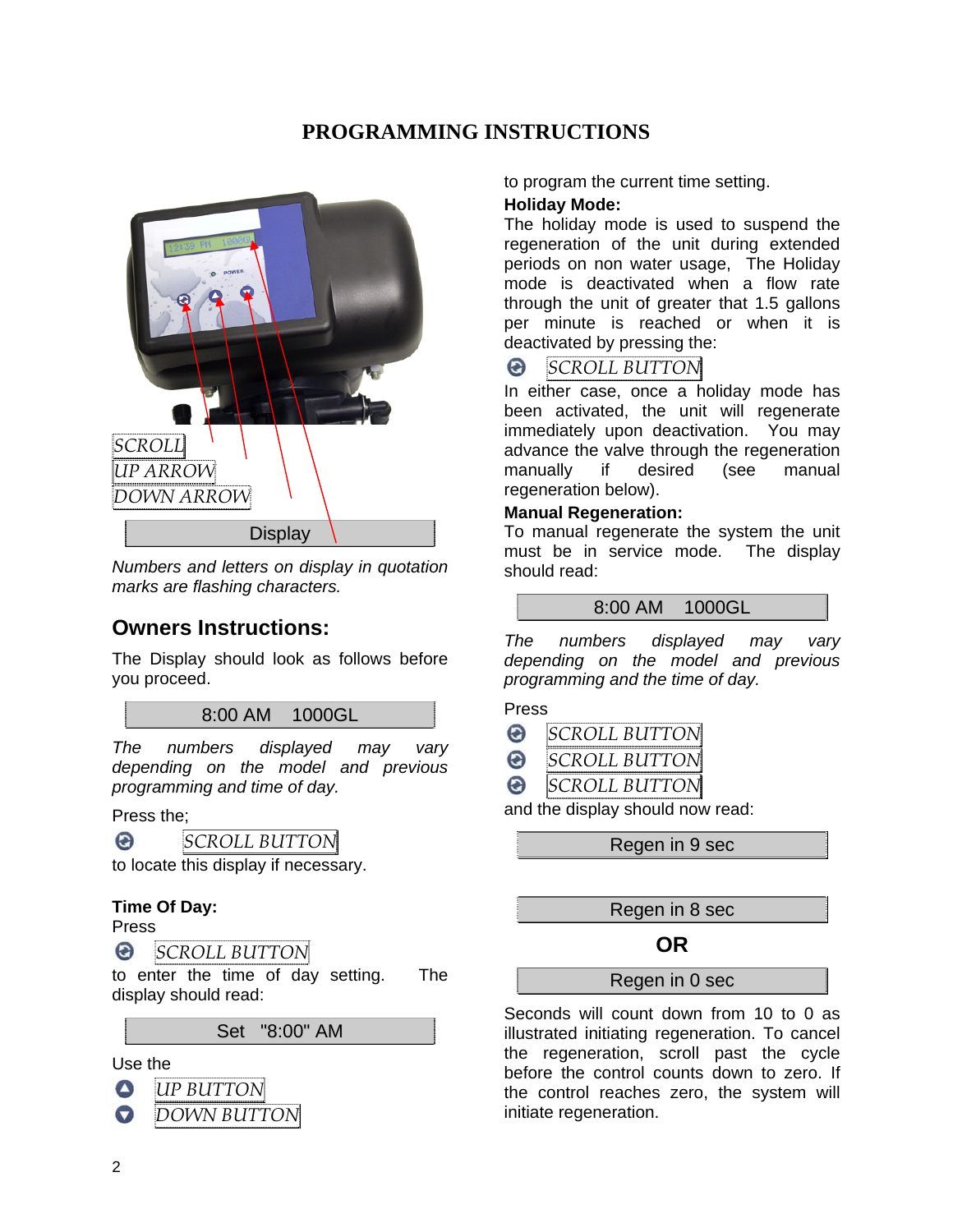To advance the system through regeneration, press:

#### *SCROLL BUTTON*  $\odot$

Each time the valve completes indexing to the next cycle you may continue past each and all steps in the regeneration cycle until the control display:

# 8:00 AM 1000GL

*The numbers displayed may vary depending on the model and previous programming and the time of day.* 

Delayed Regeneration: The display should read:

### 8:00 AM 1000GL

*The numbers displayed may vary depending on the model and previous*  *programming and the time of day.* 

Press:

| <b>SCROLL BUTTON</b>           |
|--------------------------------|
| <b>SCROLL BUTTON</b>           |
| <b>SCROLL BUTTON</b>           |
| <b>SCROLL BUTTON</b>           |
| وجاجره المروا المروان المستوين |

The control will display:

## Regen at 2 00 AM

*The numbers displayed may vary depending on the model and previous programming and the time of day* 

Leaving the unit in this mode will initiate a regeneration at the time indicated on the display. You must program the time of day for this time to be accurate.

# **Installation Programming:**

### **Entering Installers Level:**

Press the down arrow and hold in for 5 seconds. The words "System Check" will be displayed.

### System Check

Now enter the code to proceed to the programming options menu below. The code must be entered within 10 seconds, or the control will return to the time of day display.

The code is as follows,

- $\bullet$ *DOWN BUTTON*
- $\bullet$ *DOWN BUTTON*
- $\boldsymbol{\Theta}$ *SCROLL BUTTON*
- *DOWN BUTTON*

{Press the *DOWN ARROW twice*. Then press the *SCROLL* button. Finally press the DOWN ARROW once more}

Use the

*SCROLL BUTTON*

to advance through the different settings. Use the

| P BUTT.<br>11. |
|----------------|
| VN BUT"        |

to program the desired setting.

The following is the programming options menu.

**1. Capacity:** The control will typically display:

Capacity: 1000GL

*The number displayed may vary depending on the model and previous programming. This mode may not be available under certain conditions* 

Program the volume of gallons before regeneration, The value to be entered can usually be calculated by dividing actual capacity of the system by the compensated hardness to be removed. It can be programmed in a range from 100 to 999,990 gallons.

Use the;

- $\bullet$ *UP BUTTON*
- $\bullet$ *DOWN BUTTON*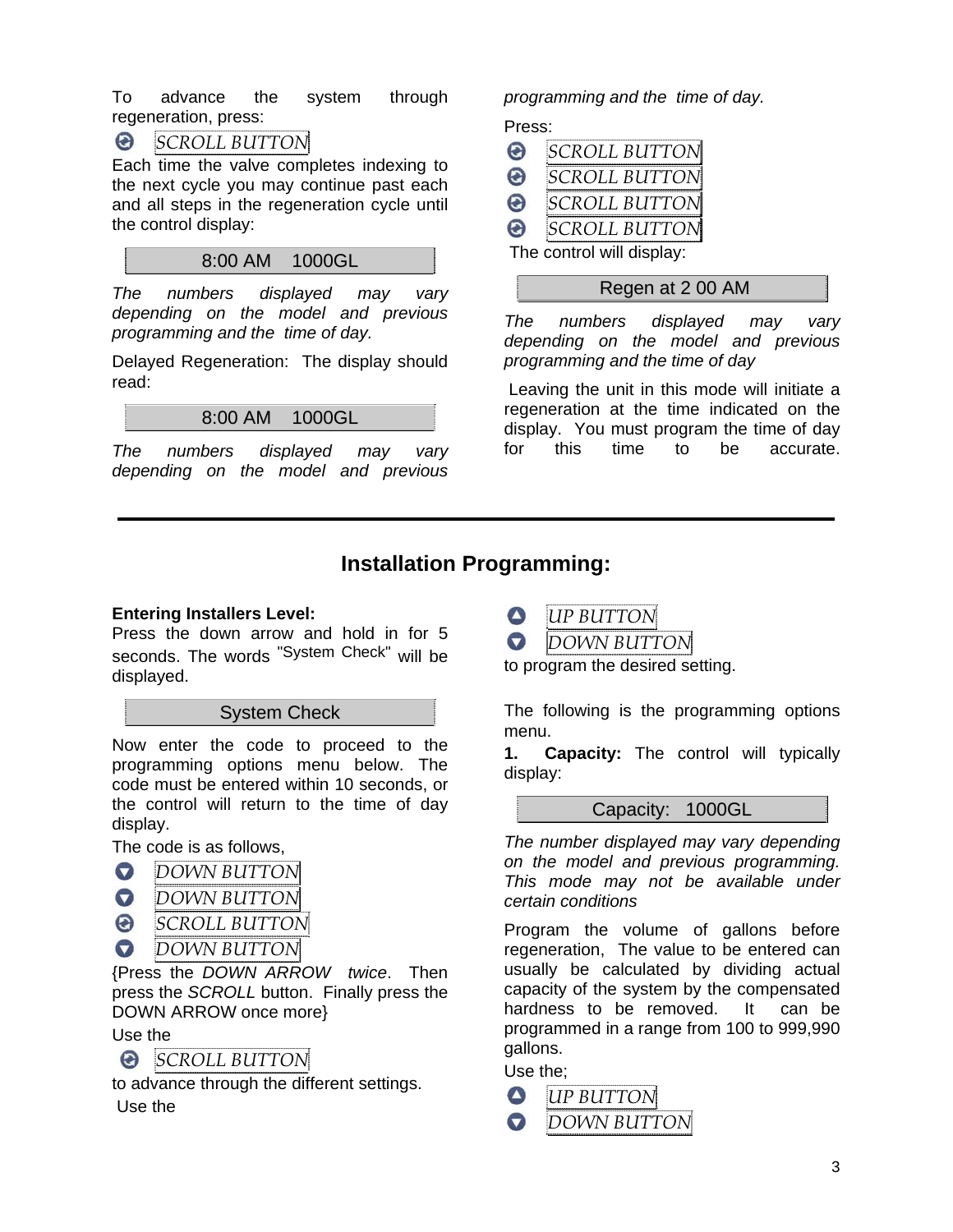to enter the value of capacity required. Press the;

*SCROLL BUTTON*

to move to the nest setting.

### Reset Flow? "NO"

## **2. Reset flow:**

Displays No. If yes is selected the peak flow rate is set to zero and average volume per day is set to 25% of capacity. This setting is entered immediately when the scroll button is pressed. Its usually not necessary to use this setting on initial start-up.

Use the;





to change the value of this setting. Press the:

*SCROLL BUTTON*

to move to the next setting.

### **3a. Reserve:**

The unit should now display:

Rsrv "Variable"

**OR** 

# Rsrv 200GL "Fxd"

*The number displayed may vary depending on the model and previous programming. This mode may not be available under certain conditions* 

Use the;

*UP BUTTON*   $\bullet$ 

 $\bullet$ *DOWN BUTTON* 

to change the value of this setting between variable and fixed reserves.

# **3a. Fixed Reserve***:*

The control must display:

Rsrv 200GL "Fxd"

Before proceeding. The default reserve level is 200 gallons. The reserve value is the number of gallons of capacity required to operate during one days usage. In a residential application it is typically calculated by multiplying the number of occupants using the system by an arbitrary daily water usage {65} To change the amount of reserve, press

 $\odot$ *SCROLL BUTTON*

The unit should display:

Rsrv "200"GL

*The number displayed may vary depending on the model and previous programming. This mode may not be available under certain conditions.* 

*UP BUTTON DOWN BUTTON* 

to change the value of this setting. Pressing the:

*SCROLL BUTTON*

again moves you to **4. Time Of Regeneration** below .

# **3b. Variable Reserve:**

The variable reserve is automatically set at 25% of capacity + 75 gallons. This feature automatically monitors the water used and fine tunes the reserve on an ongoing basis. selected or immediate regeneration is selected in the manufacture mode.

Pressing the:

*SCROLL BUTTON*

again moves you the next setting.

# **4. Time Of Regeneration:**

This is the time of the day that the unit will regenerate. The display should look as follows:

Regen @ "2:00 AM"

*The number displayed may vary depending on the model and previous programming. This mode may not be available under certain conditions* 

.Use the;

 $\bullet$ *UP BUTTON* 

 $\bullet$ *DOWN BUTTON* 

to change the time that the unit will normally regenerate.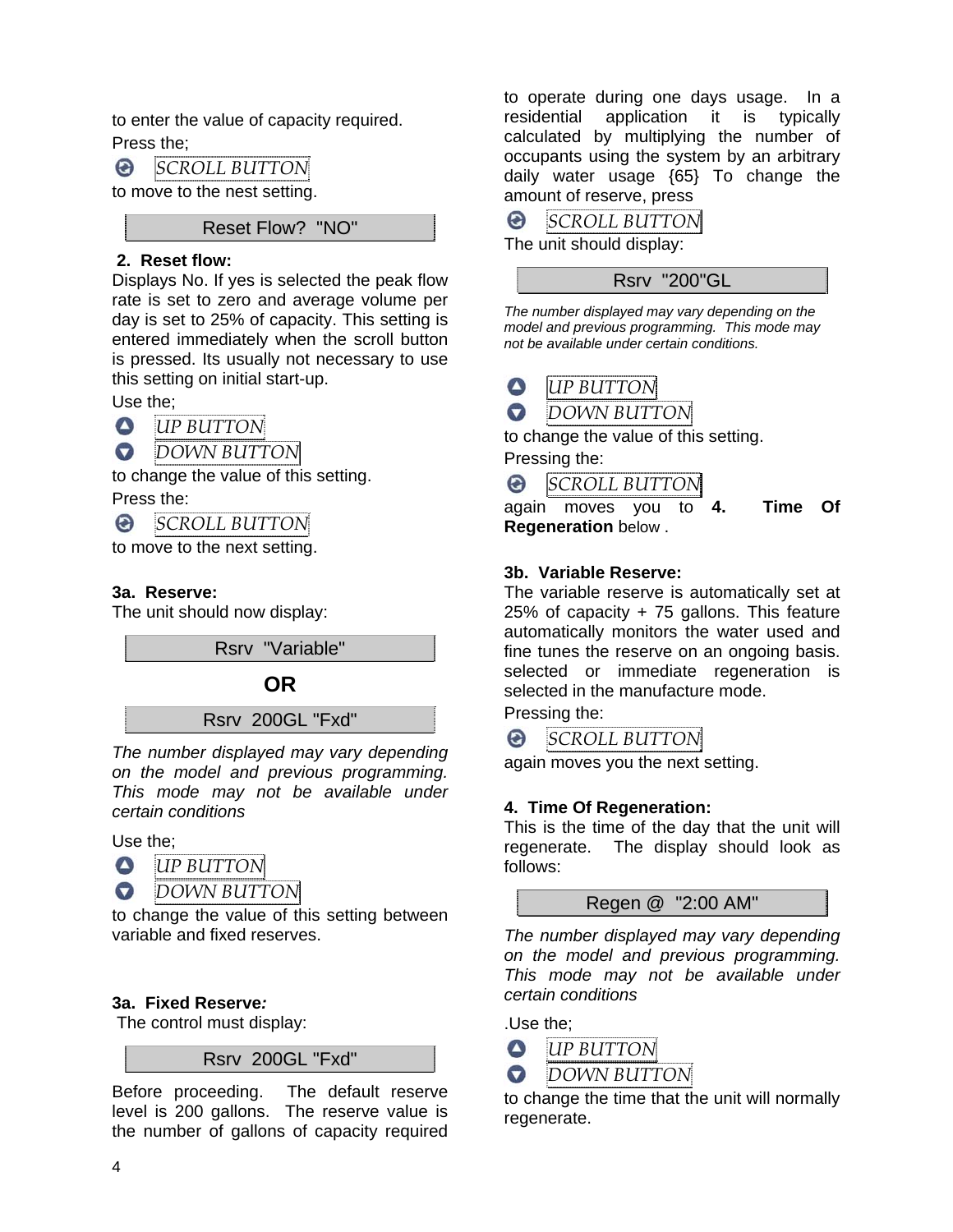Pressing the:

*SCROLL BUTTON*  $\odot$ 

again moves you the next setting

# **5. Override:**

This feature helps keep the unit clean during extended periods of low water usage.

Override: "OFF"

# **OR**

# Override: "12" days

*The number displayed may vary depending on the model and previous programming. This mode may not be available under certain conditions* 

The unit can be programmed to regenerate from one to thirty days in the absents of a volume initiated regeneration. To change or disable this feature use the:

- $\bullet$ *UP BUTTON*
- $\bullet$ *DOWN BUTTON*

to change the maximum number of days between regenerations. Setting to off disables this feature.

Pressing the:

*SCROLL BUTTON*  $\odot$ 

again moves you the next setting

The next series of steps are critical to the valve operation. Only experienced operators familiar with this units operation should adjust these settings. Improper settings of these features may cause damage to this unit not covered under warranty. To bypass these setting press. *SCROLL BUTTON* 

until the display reads



# **Valve Regeneration Set-up**

**1. Backwash.** 

The display should be**:**

## BACKWASH: "10" min

*The number displayed may vary depending on the model and previous programming. This mode may not be available under certain conditions* 

The backwash time can be programmed from 1 to 99 minutes. The Backwash cycle is used to remove particulate matter that is mechanically trapped and restratify in the bed. Use the:

- $\bullet$ *UP BUTTON*
- $\bullet$ *DOWN BUTTON*

to change the time that the unit will normally backwash during regeneration. Pressing the

*SCROLL BUTTON*  $\odot$ 

again moves you the next setting

### **7. Brine and Rinse:**

The display should read:

# BRN/RNS: "60" min

*The number displayed may vary depending on the model and previous programming. This mode may not be available under certain conditions* 

The Brine and Rinse cycle is the time when the brine is drawn into the unit and rinsed to drain. The Brine and Rinse time can be programmed form 1 to 99 minutes. Decreasing the length of this cycle may cause brine to remain in the bed after regeneration. Care should be taken when adjusting this cycle.

Use the:

 $\bullet$ *UP BUTTON* 

*DOWN BUTTON* 

to change the time that the unit will normally Brine and Rinse during regeneration. Pressing the:

*SCROLL BUTTON* ◉

again moves you the next setting.

### **8. Fill and Rinse:**

The display should read:

FILL/RNS: "5" min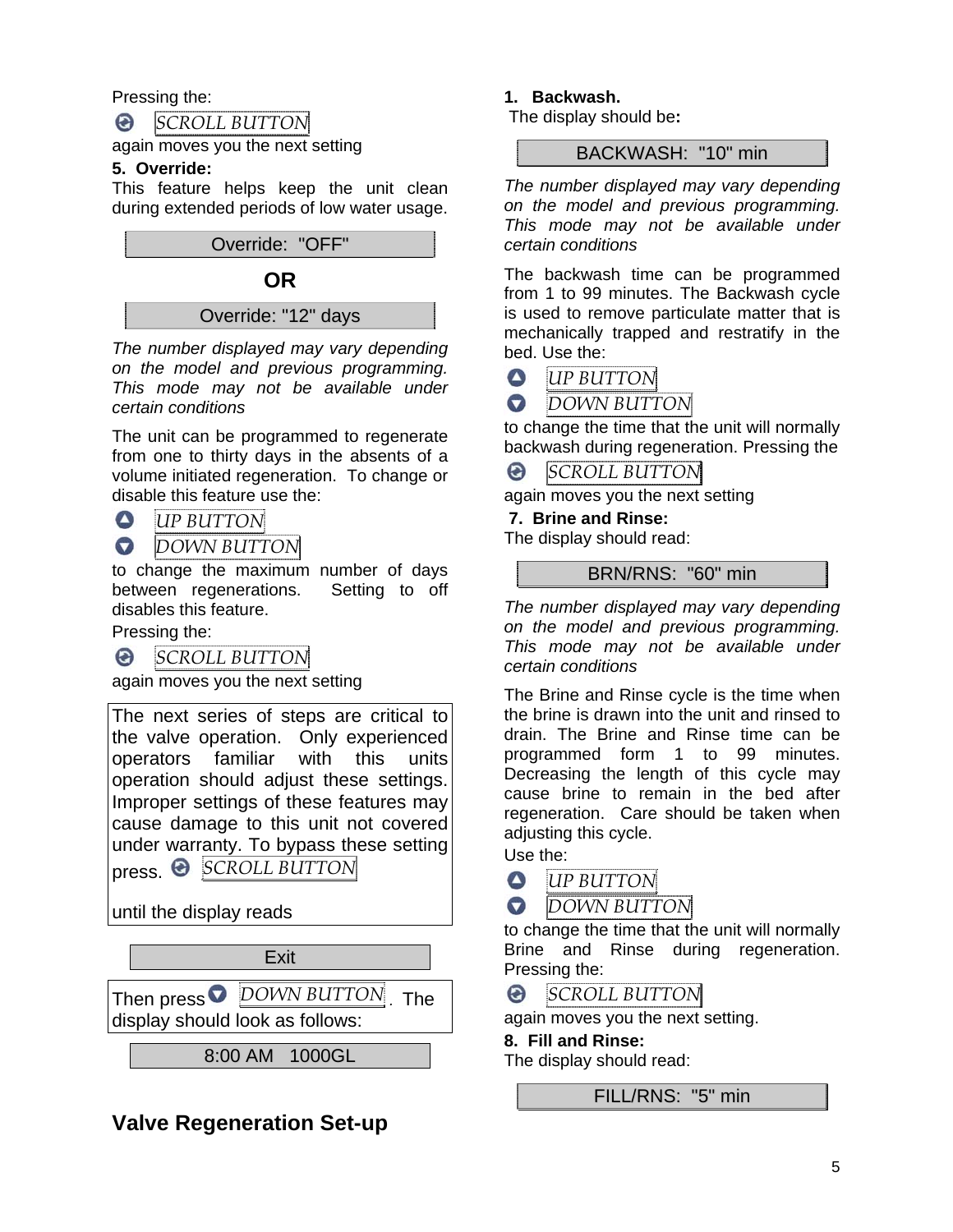*The number displayed may vary depending on the model and previous programming. This mode may not be available under certain conditions* 

This Cycle performs two important functions.

- 1. Controls the amount of water used to make the brine solution for the next regeneration.
- 2. Rinsing and repacking the bed before it is returned to service.

Adjusting this cycle may result in changing the amount of brine used during regeneration and so care should be taken with this adjustment..

The Fill and Rinse time can be programmed from 1 to 99 minutes. Use the:

 $\bullet$ *UP BUTTON*   $\bullet$ *DOWN BUTTON* 

to change the time that the unit will normally Brine and Rinse during regeneration. Pressing the



again moves you the next setting.

## **9. Exit:**

The display should read:

**Exit** 

The Exit cycle is the confirmation that tells the unit the changes you have made are to be accepted by the valve. If you are confident about the changes you have made then press the:



to return to the service mode and burn in the new settings.

If you want to return to the previous settings wait for one minute without touching the control panel and the valve will revert automatically.

*In order for these new settings to become active, it is necessary to execute a regeneration. Stepping through regeneration manually or allowing it to complete automatically will accomplish this.* 

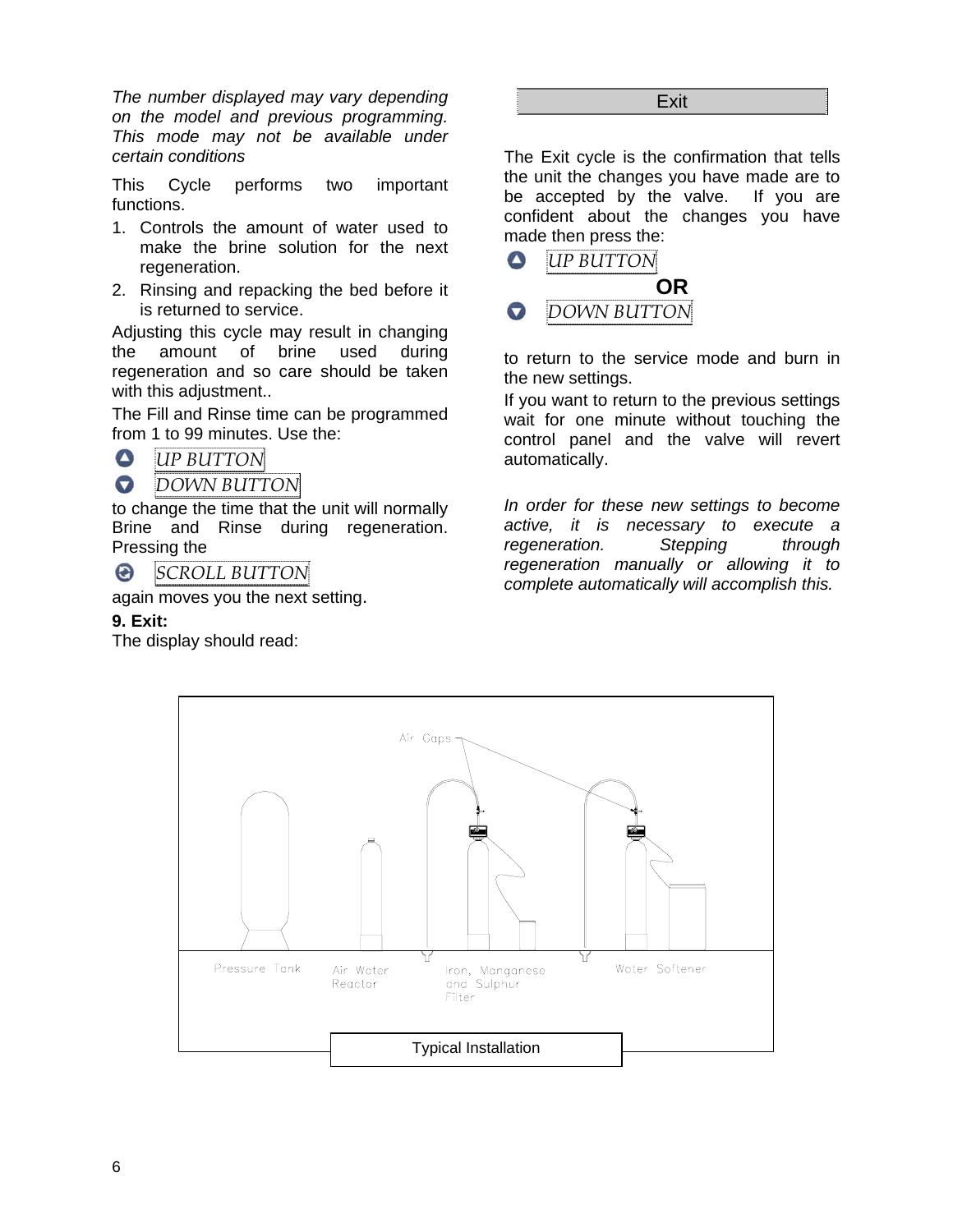# **Checking the Diagnostics**

**Diagnostic Mode (Viewing Only)**  Press

# *UP BUTTON*

and hold for 5 seconds. The diagnostics menu will display beginning with Regen days ago. Press

#### *SCROLL BUTTON*  $\odot$

to advance to each diagnostic. If no button is pressed within 60 seconds, the display will return back to the time of the day.

### **Regeneration Days Ago:**

Displays how many days ago the unit last regenerated.

### **In Service:**

Displays how many days the control has been in service.

### **Number of Regenerations:**

Displays the number of regenerations that have taken place since the control was installed.

### **Total Volume:**

Displays the total volume of water used since installation.

### **Last Regeneration:**

Displays the amount of water used before the last regeneration.

# **Peak Flow:**

Displays the peak flow rate since the last regeneration..

*Note: This function resets back to zero after every regeneration.* 

# **Average Daily Volume:**

Displays the average daily water consumption.

# **Capacity/System:**

If the control is programmed for Volume, the display will read CAPACITY along with the maximum volume of water to be used. When the control is programmed for hardness, the display will read SYSTEM along with the maximum grain capacity of the system.

# **Hardness:**

Displays the amount of hardness programmed into the control (will not display when control is programmed for volume).

## **Reserve:**

Displays whether the control is programmed for fixed or variable reserve.

*Note: Will not display when programmed for immediate regeneration.* 

## **Regeneration Time:**

Displays the time of day the unit will regenerate.

### **Override:**

Displays the override mode by reading OFF, or the number of days programmed into the control.

### Backwash:

Displays the minutes of backwash programmed into the control

*Note: Not applicable on all models.* 

### **Brine and Rinse:**

Displays the minutes of brine and rinse programmed into the control.

### **Fill and Rinse:**

Displays the minutes of fill and rinse programmed into the control.

*Note: Not applicable on all models.* 

# **Units:**

Displays the mode of measurement, ENGLISH or METRIC.

### **Meter:**

Displays whether the control is programmed as STANDARD METER, NO METER or VOLUME/PULSE setting.

### **Capacity Volume/Hardness:**

Displays whether the control is programmed for a CAPACITY VOLUME or CAPACITY HARDNESS setting.

### **Regeneration:**

Displays the programmed regeneration type. DELAYED, IMMEDIATE or DELAYED/IMMEDIATE.

### **Valve Type:**

Displays the type of valve the factory programmed into the control.

### **M P Resets:**

Displays how many times the programs have been reset.

### **Corrupt Memory:**

Manufacturers troubleshooting data.

### **4000 VTL REV:**

Manufacturers troubleshooting data.